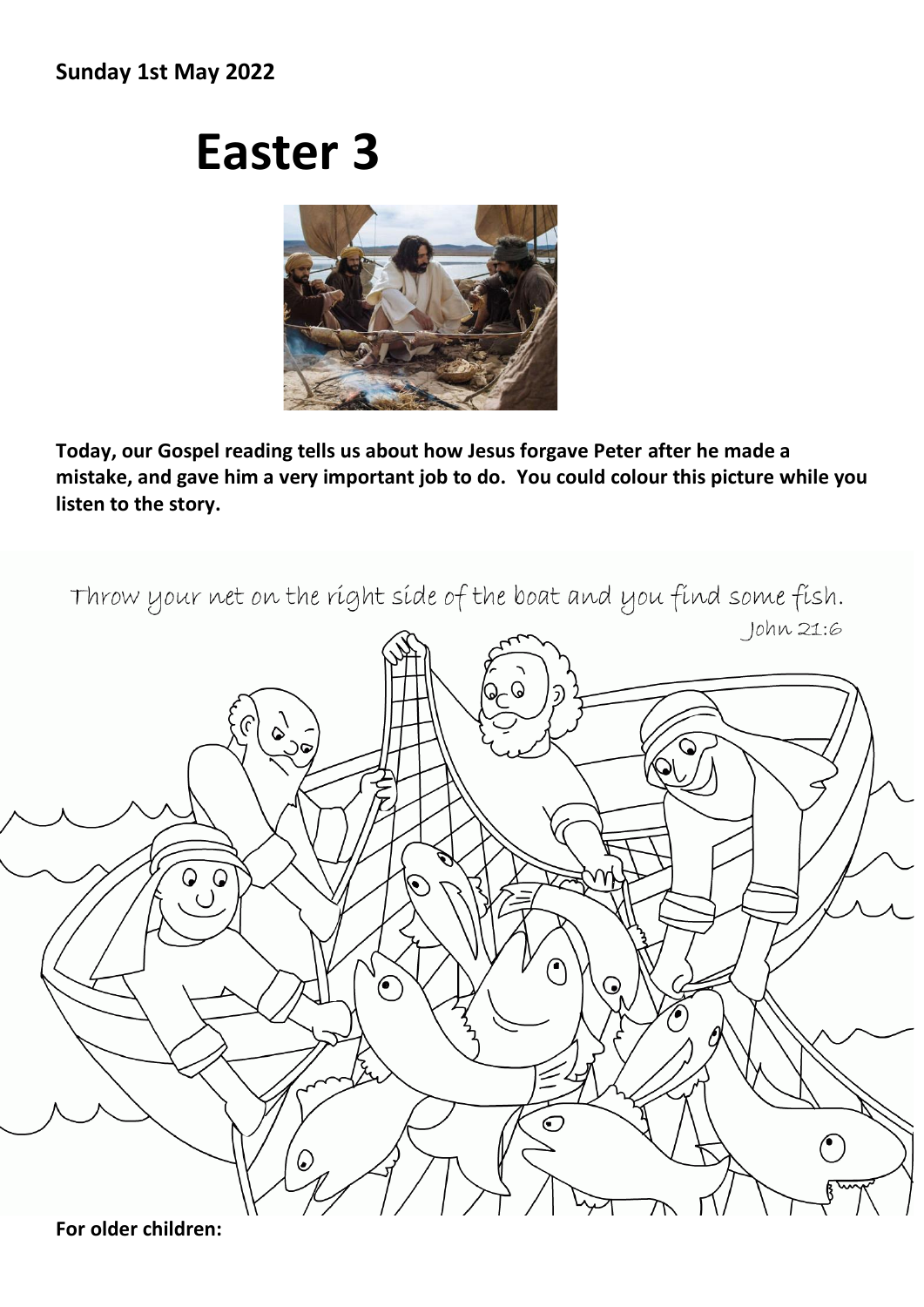**Have you ever made a mistake? What do you do when you mess things up?**

**We all make mistakes! There is an old saying that the person who never made a mistake never made anything!** 

**What is amazing is that God takes our mistakes and turns them into something new and full of meaning. The Bible is full of stories of people who made mistakes and were given the chance to put things right often several times! In fact, the whole Bible is about this, in a sense, because we know that we all sin and mess things up, but Christ was sent to restore us! One of these people who made a mistake was Peter. Peter was a close friend of Jesus during his ministry, ready to do anything for his Lord, but on the night that Jesus was arrested, he predicted that Peter would deny him three times. Peter refused to believe such a thing was possible and claimed that he would never deny Jesus. But guess what? He did. He got nervous and pretended not to even know Jesus! Peter felt awful about it, but the story didn't end there…today we hear how Jesus forgave Peter.** 

**After Jesus rose from the dead, he appeared to people for several weeks. On one occasion, Peter was out fishing with some of the other disciples. They hadn't caught anything, then Jesus appeared to them and suggested they try moving their nets. When they did, the disciples caught a huge load of fish! Even though they hadn't quite recognized him before, Peter realized it was Jesus on the shore calling to them. They came up, and Jesus cooked some of the fish for breakfast. Then he spoke to Peter, and asked if he loved him. Peter of course assured Jesus that he loved Him. But the Lord asked him again. In fact, three times in a row, Christ asked if Peter loved him, and three times he said yes. Jesus asked Peter to "feed my sheep" and "take care of my lambs."**

**What did this mean? Well, for one thing, Peter was getting another chance. He had denied Christ three times, but now he got to affirm his love three times. It sort of erased the previous mistakes. In addition, Jesus was giving Peter an important task. When he asked Peter to take care of his sheep, he was calling on him to spread the Gospel to others. Peter became a very influential person in the early church. He was no longer just a fisherman, but a true fisher of people. God used him in remarkable ways. He shared his faith and proclaimed Christ, even when it later cost him his life.**

**God can always turn our stories around. Even if we think that we have gone too far or don't think we can ever be forgiven, God wants to use us. He wants to turn our mess into success, and he will, if we let him! If we bring our mistakes and failures to the Lord, we will see what amazing things he can do!**

**A prayer for this week:**

**Dear God, Thank you for giving us second chances, even when we make mistakes. Help us return to you, no matter what we do. Thank you for loving us. We love you! Amen.**

**Adapted from Copyright © Ministry-To-Children – Permission granted for any non-profit use. Please copy, share, upload this PDF elsewhere. ie, upload to your church website, Facebook, Pinterest, or anywhere to bless others! Written by Kristin Schmidt . Scripture from ESV®**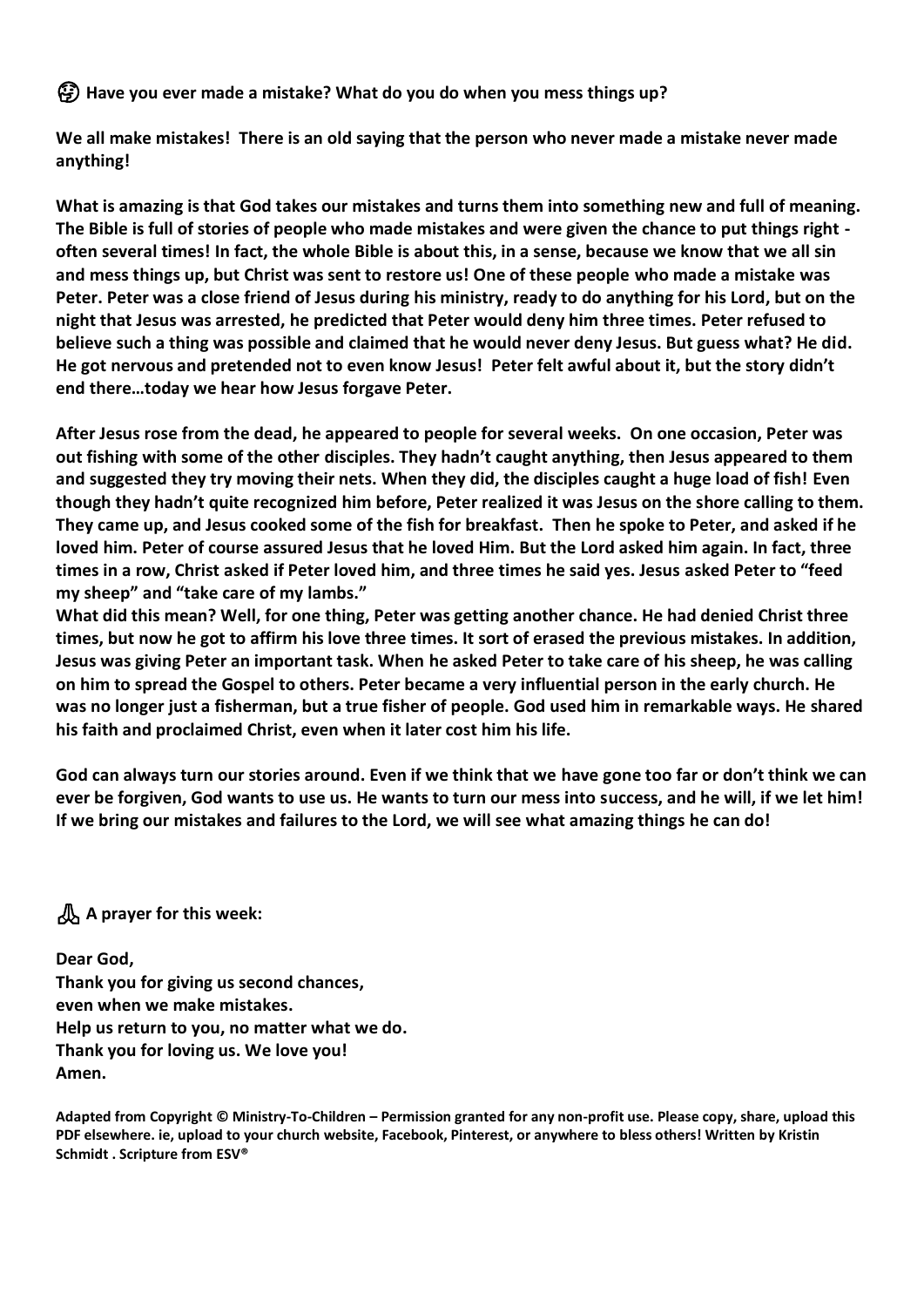## **Feed My Sheep**

Jesus asked him the third time, "Do you love me?" He said,<br>"Lord, you know all things; you know that I love you." Jesus said, "Feed my sheep. John 21:17b-18a

Enter the correct words in the boxes based on the shape of the letters.



Copyright © Sermons 4 Kids, Inc. - All Rights Reserved - www.sermons4kids.com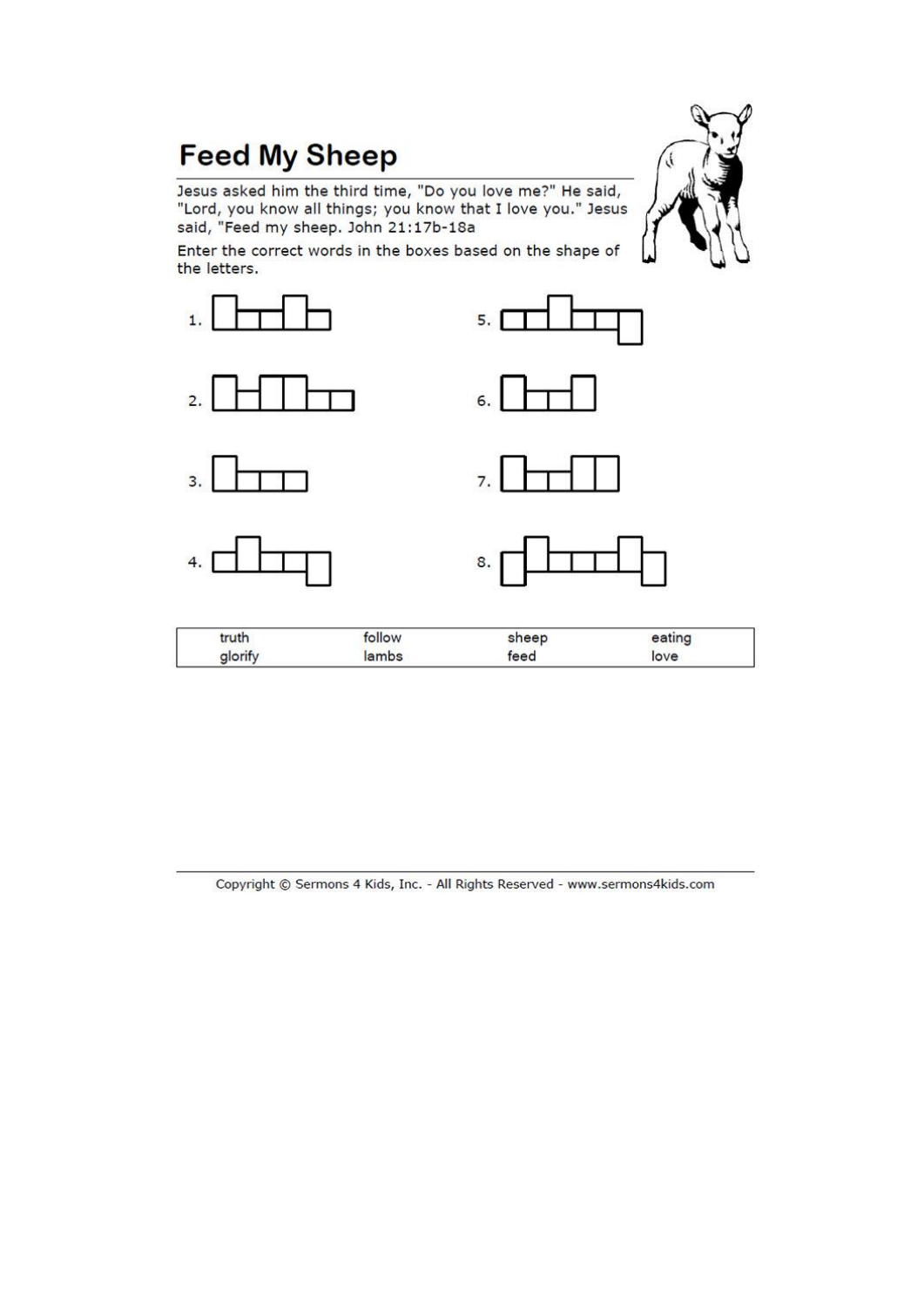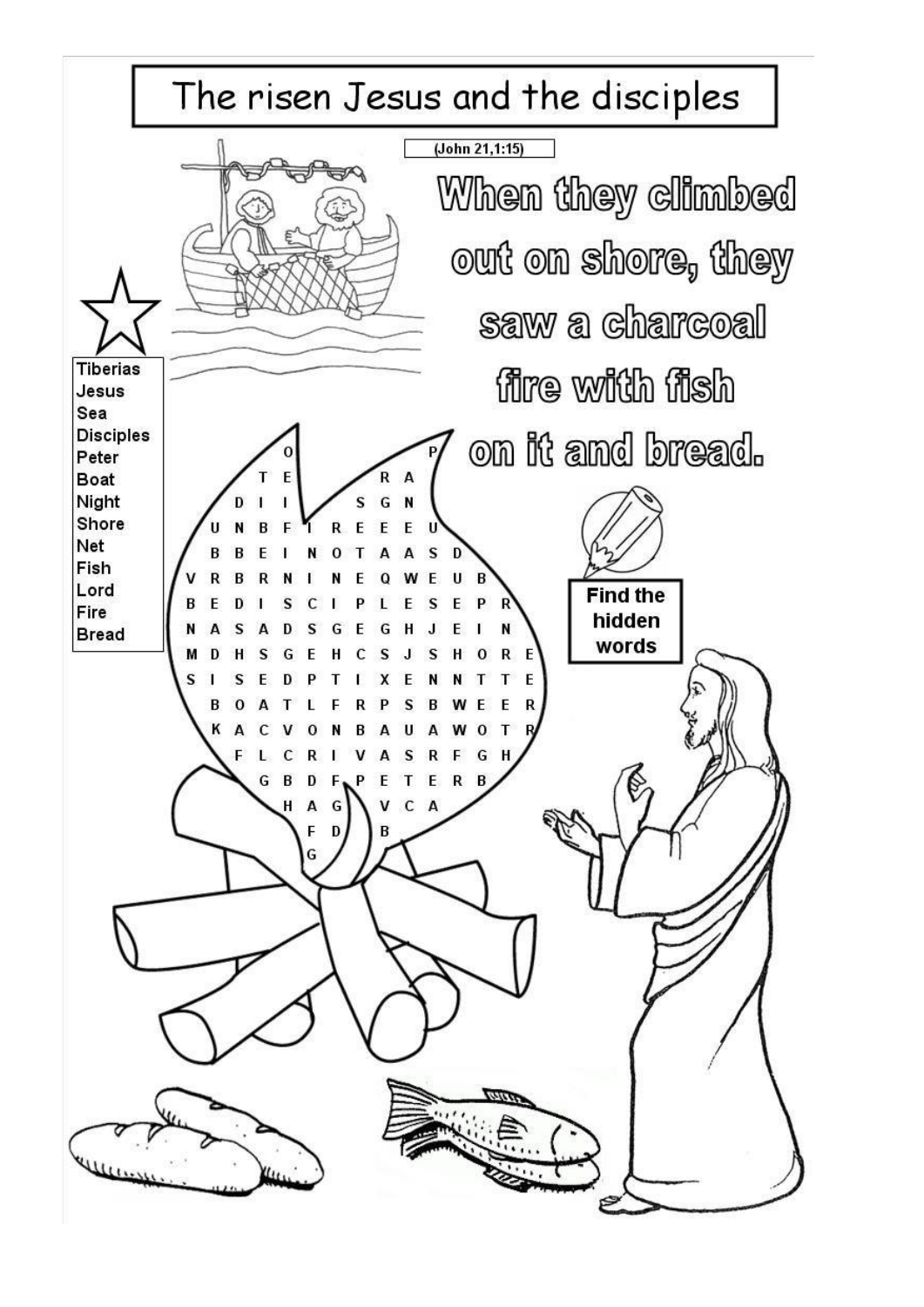## **Feed My Sheep**

The third time he said to him, "Simon son of John, do you love me?" Peter was hurt because Jesus asked him the third time, "Do you love me?" He said, "Lord, you know all things; you know that I love you." Jesus said, "Feed my sheep. John 21:17 (NIV)

The puzzle is based on John 21:15-19



|   |    |        |              |              |      |                | WZADSELWSAIDRC              |       |        |              |              |              |              | <b>P</b> |
|---|----|--------|--------------|--------------|------|----------------|-----------------------------|-------|--------|--------------|--------------|--------------|--------------|----------|
| A |    |        |              |              |      |                | OPXFEQJAD                   |       |        |              | N J          | K            | $\mathbf{r}$ | Е        |
|   |    | C C S  |              | $\mathbf{I}$ |      |                | K B N V E D I               |       |        |              |              | Е            | R            | F        |
|   |    |        |              |              |      |                | M U P R S Y Q D A T R U     |       |        |              |              |              | Т            | н        |
|   |    | SGGL   |              |              |      |                | ORIFYATZ                    |       |        |              |              |              | F            | R        |
| E |    |        |              |              |      |                | ANGBKJZDCRDA                |       |        |              |              |              | Ε            | K        |
| Е |    | AMXAEA |              |              |      |                | T                           |       | INGSCE |              |              |              |              | G        |
|   | Τ  | н      | $\mathbf{I}$ |              |      |                | NGSJESUSN                   |       |        |              |              |              | D            | U        |
|   | E  | $\cup$ |              | R H          |      | UR <sup></sup> |                             | T S R |        | $\mathbf{1}$ | U            | $\Omega$     | D            | B        |
|   |    | EYJL   |              |              |      |                | DNLONFPR                    |       |        |              |              |              | R            | L        |
| B | Ρ  | T.     |              |              | HASN |                |                             |       | BAOE   |              | $\mathbf{I}$ | $\mathsf{A}$ | Τ            | Е        |
| М | T. |        |              |              |      |                | N E X H L A H M H N Y W     |       |        |              |              |              |              | S.       |
| R |    |        |              |              |      |                | O D L R E D O F T B X Q P W |       |        |              |              |              |              |          |
|   | F  | R      |              |              |      |                | <b>DEEPBVGSSN</b>           |       |        |              |              |              | B            | J        |
|   | U  | T      |              |              |      |                | EFPEUTEAROW                 |       |        |              |              |              |              | R        |
|   |    |        |              |              |      |                |                             |       |        |              |              |              |              |          |

| <b>EATING</b> | JESUS         | <b>TRUTH</b> | CARE           | <b>MORE</b> |
|---------------|---------------|--------------|----------------|-------------|
| SAID          | PETER         | <b>HURT</b>  | <b>GLORIFY</b> | <b>FEED</b> |
| <b>SHEEP</b>  | <b>THINGS</b> | LOVE         | THIRD          | LAMBS       |